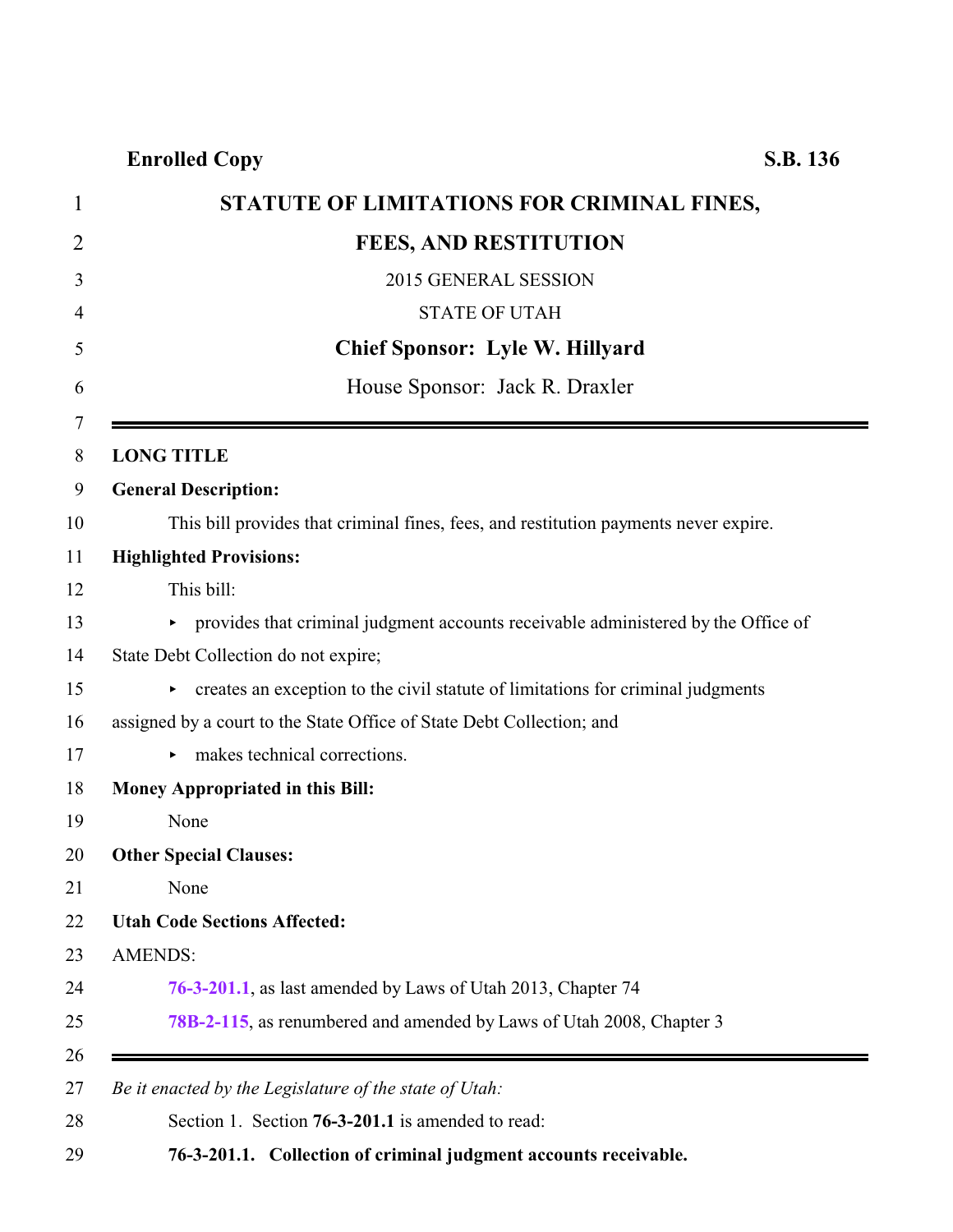**S.B. 136 Enrolled Copy**

| 30 | (1) As used in this section:                                                                          |
|----|-------------------------------------------------------------------------------------------------------|
| 31 | $\left[$ (a) "Criminal judgment accounts receivable" means any amount due the state arising           |
| 32 | from a criminal judgment for which payment has not been received by the state agency that is          |
| 33 | servicing the debt.                                                                                   |
| 34 | [(b) "Accounts receivable" includes unpaid fees, overpayments, fines, forfeitures,                    |
| 35 | surcharges, costs, interest, penalties, restitution to victims, third party claims, claims,           |
| 36 | reimbursement of a reward, and damages.                                                               |
| 37 | (a) "Accounts receivable" includes unpaid fees, overpayments, fines, forfeitures,                     |
| 38 | surcharges, costs, interest, penalties, restitution to victims, third party claims, claims,           |
| 39 | reimbursement of a reward, and damages.                                                               |
| 40 | (b) "Criminal judgment accounts receivable" means any amount due the state arising                    |
| 41 | from a criminal judgment for which payment has not been received by the state agency that is          |
| 42 | servicing the debt.                                                                                   |
| 43 | (2) (a) A criminal judgment account receivable ordered by the court as a result of                    |
| 44 | prosecution for a criminal offense may be collected by any means authorized by law for the            |
| 45 | collection of a civil judgment.                                                                       |
| 46 | (b) (i) The court may permit a defendant to pay a criminal judgment account receivable                |
| 47 | in installments.                                                                                      |
| 48 | (ii) In the district court, if the criminal judgment account receivable is paid in                    |
| 49 | installments, the total amount due shall include all fines, surcharges, postjudgment interest, and    |
| 50 | fees.                                                                                                 |
| 51 | (c) Upon default in the payment of a criminal judgment account receivable or upon                     |
| 52 | default in the payment of any installment of that receivable, the criminal judgment account           |
| 53 | receivable may be collected as provided in this section or Subsection $77-18-1(9)$ or $(10)$ , and by |
| 54 | any means authorized by law for the collection of a civil judgment.                                   |
| 55 | (3) When a defendant defaults in the payment of a criminal judgment account                           |
| 56 | receivable or any installment of that receivable, the court, on motion of the prosecution, victim,    |
| 57 | or upon its own motion may:                                                                           |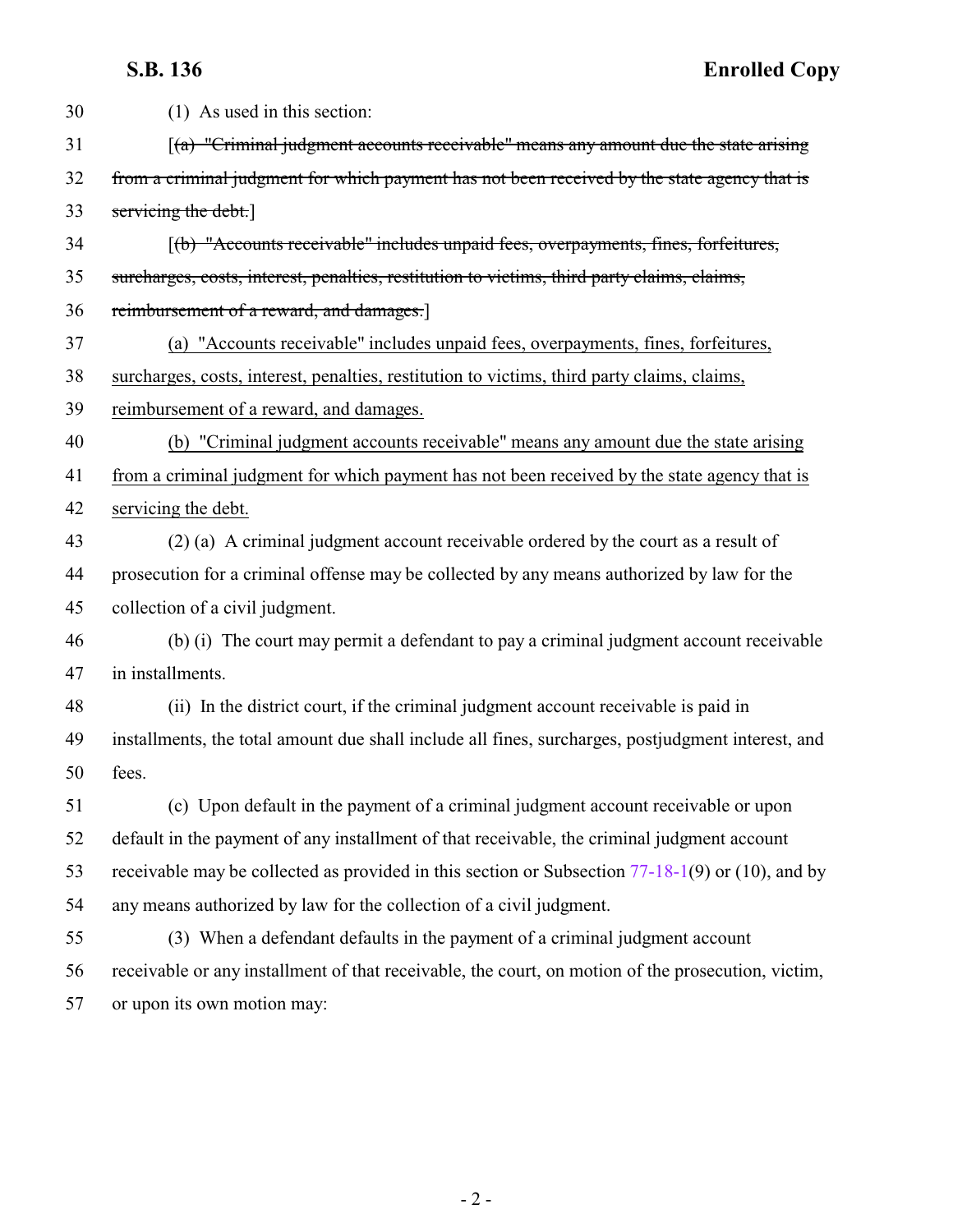# **Enrolled Copy S.B. 136**

| 58 | (a) order the defendant to appear and show cause why the default should not be treated            |
|----|---------------------------------------------------------------------------------------------------|
| 59 | as contempt of court; or                                                                          |
| 60 | (b) issue a warrant of arrest.                                                                    |
| 61 | (4) (a) Unless the defendant shows that the default was not attributable to an                    |
| 62 | intentional refusal to obey the order of the court or to a failure to make a good faith effort to |
| 63 | make the payment, the court may find that the default constitutes contempt.                       |
| 64 | (b) Upon a finding of contempt, the court may order the defendant committed until the             |
| 65 | criminal judgment account receivable, or a specified part of it, is paid.                         |
| 66 | (5) If it appears to the satisfaction of the court that the default is not contempt, the          |
| 67 | court may enter an order for any of the following or any combination of the following:            |
| 68 | (a) require the defendant to pay the criminal judgment account receivable or a specified          |
| 69 | part of it by a date certain;                                                                     |
| 70 | (b) restructure the payment schedule;                                                             |
| 71 | (c) restructure the installment amount;                                                           |
| 72 | (d) except as provided in Section 77-18-8, execute the original sentence of                       |
| 73 | imprisonment;                                                                                     |
| 74 | (e) start the period of probation anew;                                                           |
| 75 | (f) except as limited by Subsection (6), convert the criminal judgment account                    |
| 76 | receivable or any part of it to compensatory service;                                             |
| 77 | (g) except as limited by Subsection (6), reduce or revoke the unpaid amount of the                |
| 78 | criminal judgment account receivable; or                                                          |
| 79 | (h) in the court, record the unpaid balance of the criminal judgment account receivable           |
| 80 | as a civil judgment and transfer the responsibility for collecting the judgment to the Office of  |
| 81 | State Debt Collection.                                                                            |
| 82 | (6) In issuing an order under this section, the court may not modify the amount of the            |
| 83 | judgment of complete restitution.                                                                 |
| 84 | (7) Whether or not a default constitutes contempt, the court may add to the amount                |
| 85 | owed the fees established under Subsection $63A-3-502(4)(g)$ and postjudgment interest.           |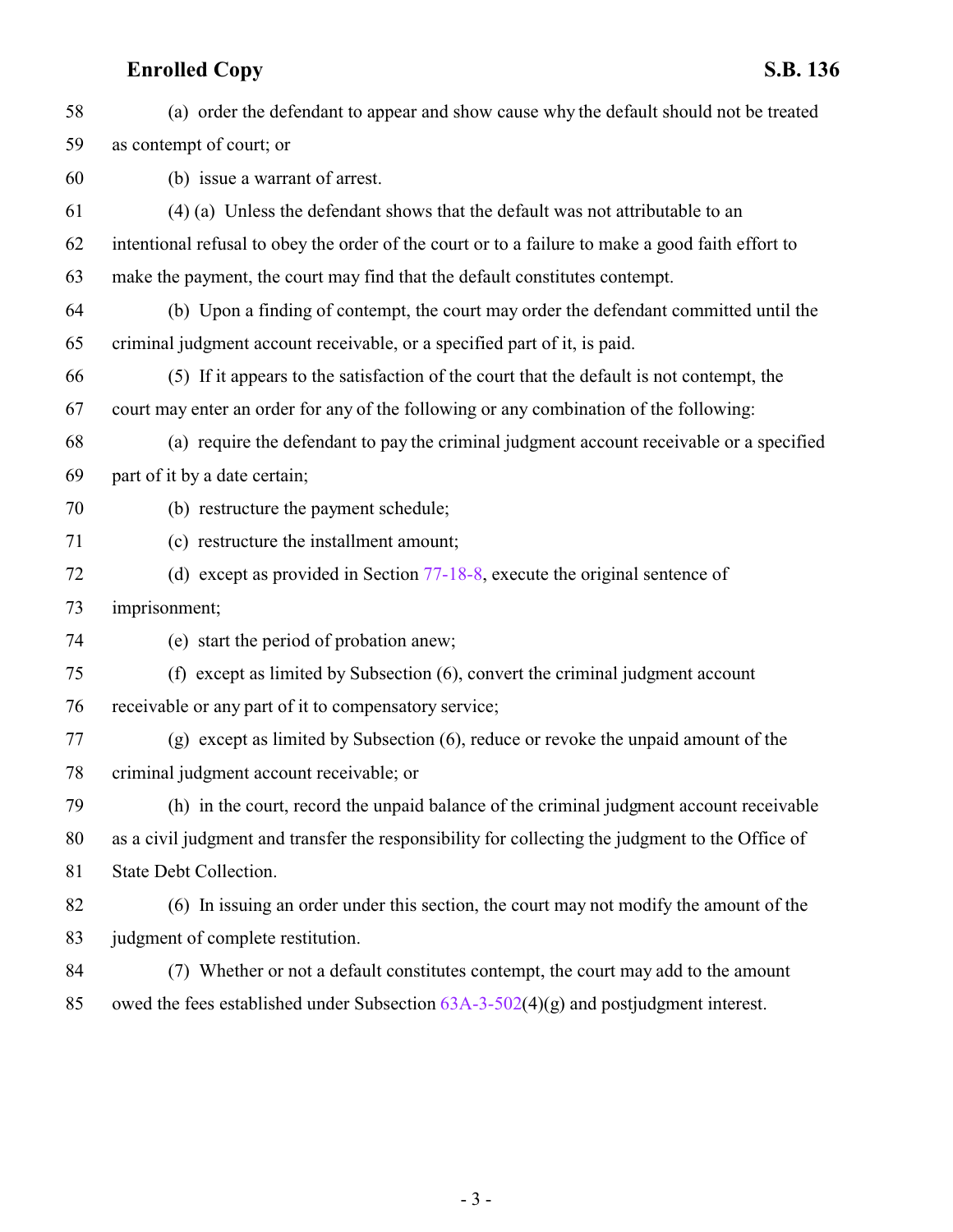### **S.B. 136 Enrolled Copy**

- (8) (a) (i) If a criminal judgment account receivable is past due in a case supervised by the Department of Corrections, the judge shall determine whether to record the unpaid balance of the account receivable as a civil judgment.
- (ii) If the judge records the unpaid balance of the account receivable as a civil judgment, the judge shall transfer the responsibility for collecting the judgment to the Office of State Debt Collection.
- (b) If a criminal judgment account receivable in a case not supervised by the Department of Corrections is past due, the court may, without a motion or hearing, record the unpaid balance of the criminal judgment account receivable as a civil judgment and transfer the responsibility for collecting the account receivable to the Office of State Debt Collection.
- (c) If a criminal judgment account receivable in a case not supervised by the Department of Corrections is more than 90 days past due, the district court shall, without a motion or hearing, record the unpaid balance of the criminal judgment account receivable as a civil judgment and transfer the responsibility for collecting the criminal judgment account receivable to the Office of State Debt Collection.
- (9) (a) When a fine, forfeiture, surcharge, cost permitted by statute, fee, or an order of restitution is imposed on a corporation or unincorporated association, the person authorized to make disbursement from the assets of the corporation or association shall pay the obligation 104 from those assets.
- (b) Failure to pay the obligation may be held to be contempt under Subsection (3).
- (10) The prosecuting attorney may collect restitution [in] on behalf of a victim.
- (11) (a) Criminal judgment accounts receivable are not subject to civil statutes of
- limitations and expire only upon payment in full.
- (b) This Subsection (11) applies to all criminal judgment accounts receivable not paid
- 110 in full on or before May 12, 2015.
- <span id="page-3-0"></span>Section 2. Section **78B-2-115** is amended to read:
- **78B-2-115. Actions by state or other governmental entity.**
- 113 Except for the provisions of Section [78B-2-116](http://le.utah.gov/UtahCode/SectionLookup.jsp?section=78b-2-116&session=2015GS), and the collection of criminal fines,